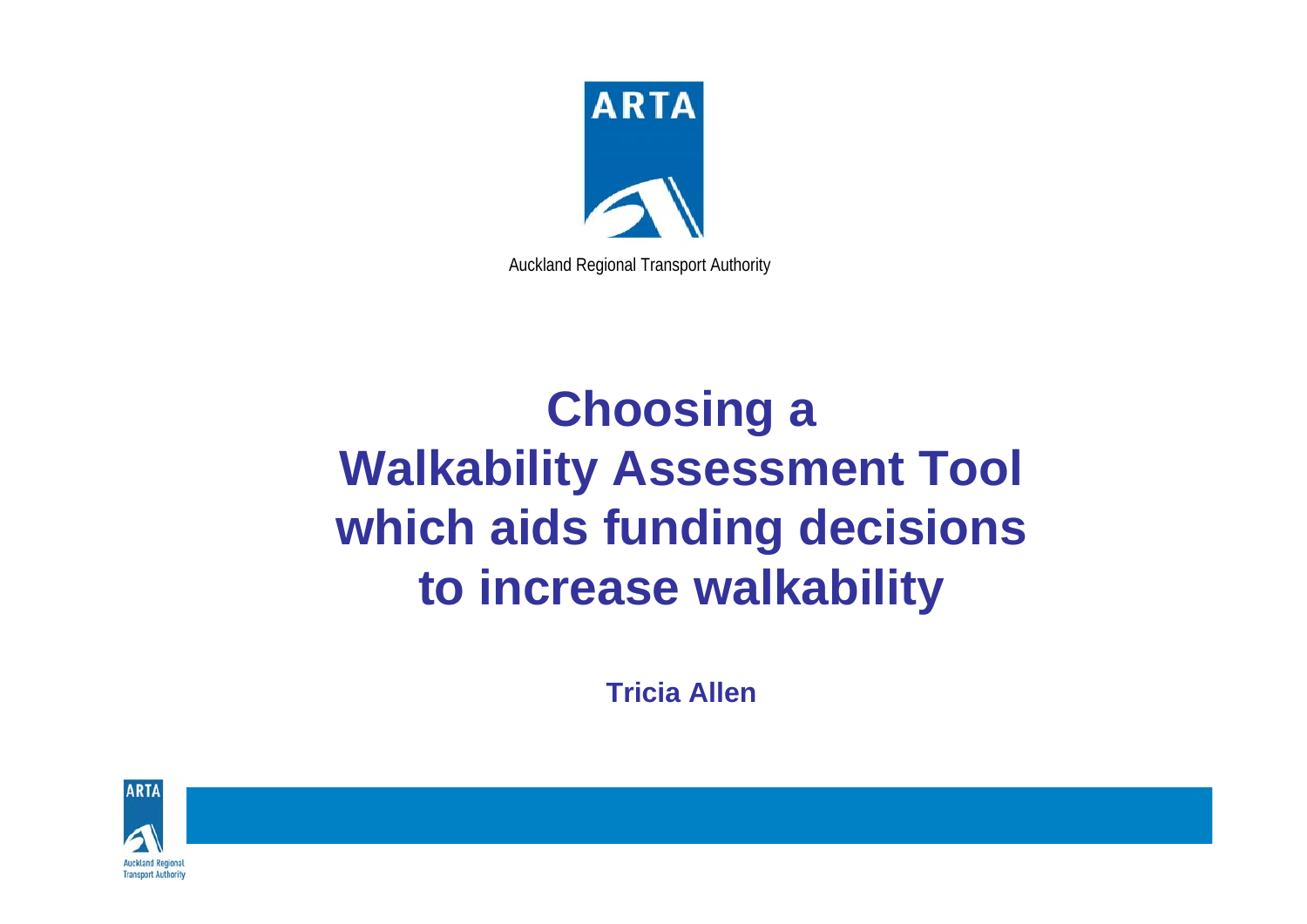## **What is ARTA?**

**The Auckland Regional Transport Authority -**

- • **was formed in December 2004, to give effect to the Regional Land Transport Strategy**
- •**manages an Auckland Regional Land Transport Programme**
- •**coordinates a Regional Walking and Cycling Group**
- •**has a 10 year Sustainable Transport Plan.**

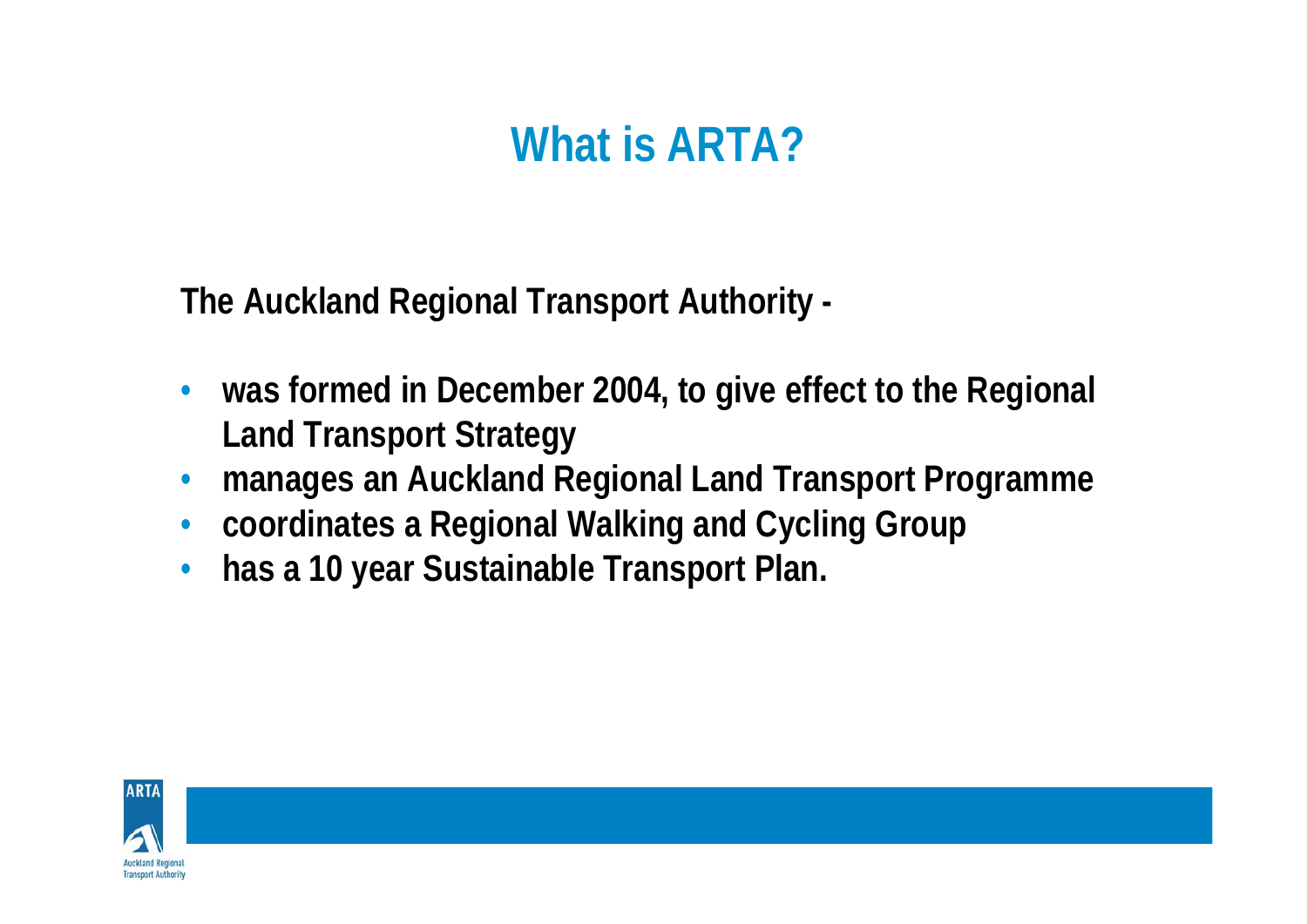## **Why ARTA is interested in Walkability Assessment Tools**

**Walking goal in the Regional Land Transport Strategy :**

*increase walkability in at least 18 locations by 2016*

¾ **What do we mean by walkability?** ¾**How will we know when we've achieved it?**¾**What projects should be funded, to deliver walkability?** ¾**How do we measure increases in walkability?** ¾**How do we find out which funding decisions are most effective?**

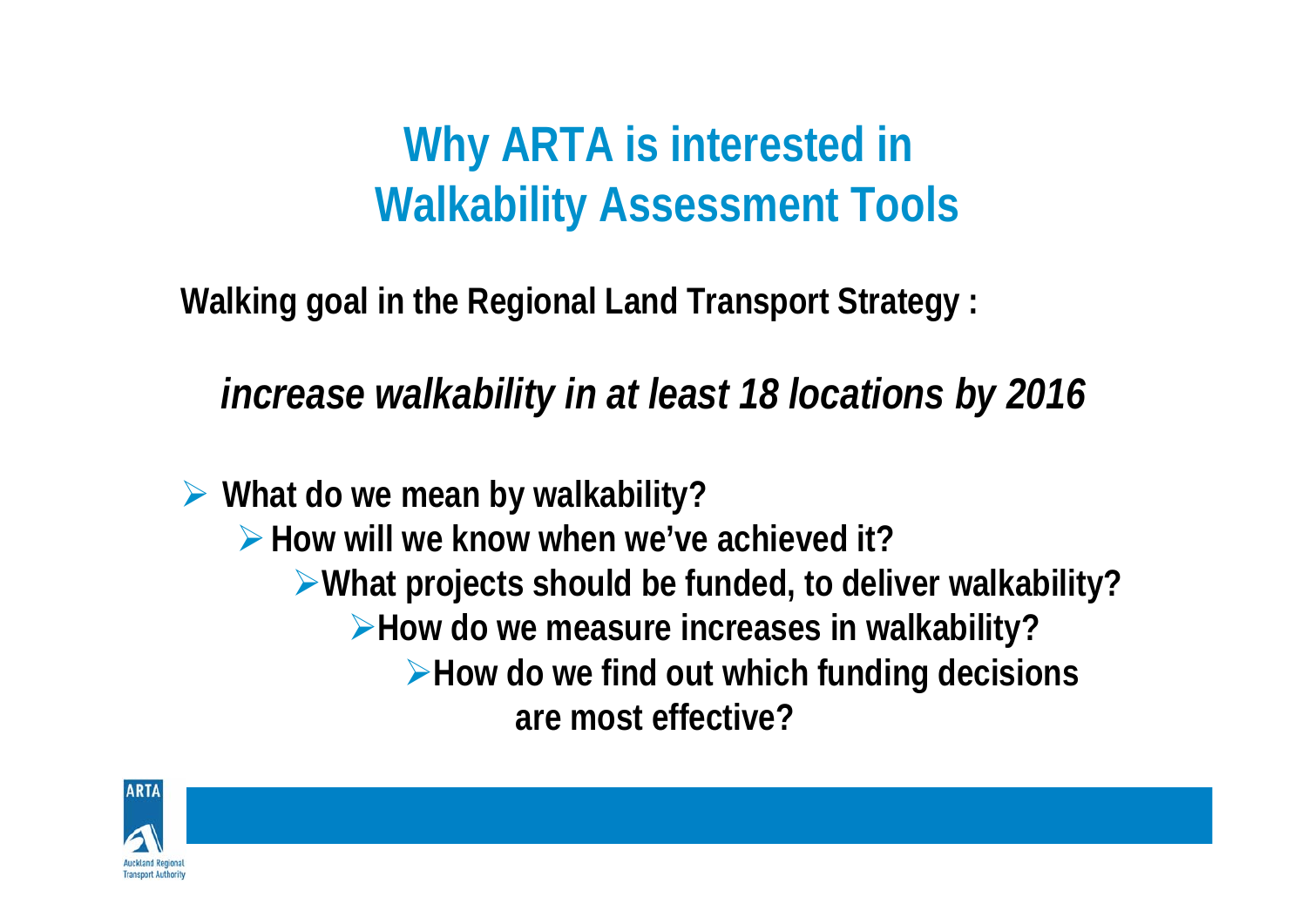#### **Overall Goal**

**Increase walkability so that –**

**People choose to walk as a transport mode rather than use their car, particularly during peak times**



**Public transport also becomes an attractive transport mode choice**

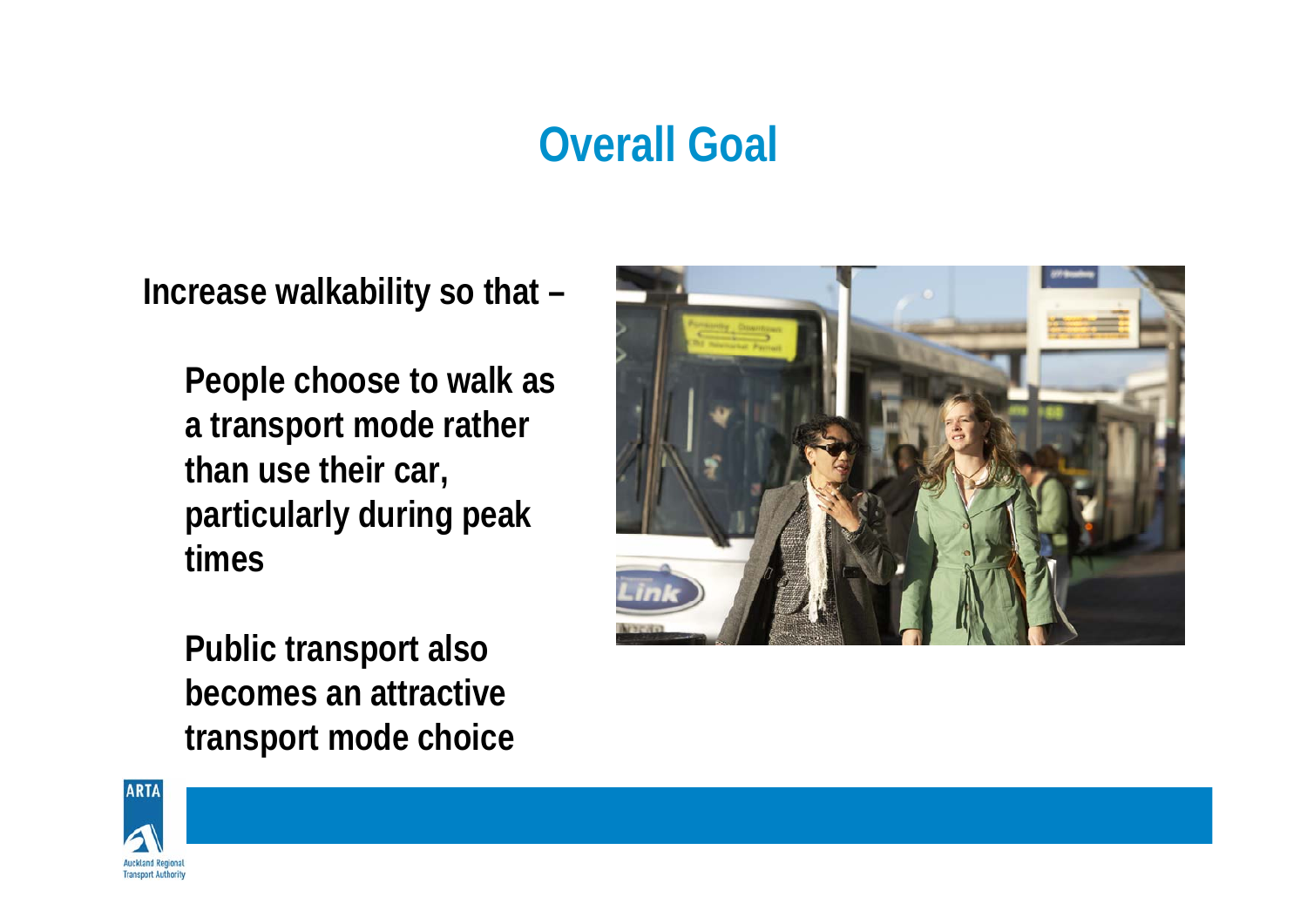

#### **8KMS FROM WORK 4 PAIRS OF SNEAKERS** ONE CENTRAL LIFESTYLE

#### **Barfoot&Thompson**

WE LOVE SELLING CENTRAL AUCKLAND

0800 BARFOOT | WWW.BARFOOT.CO.NZ

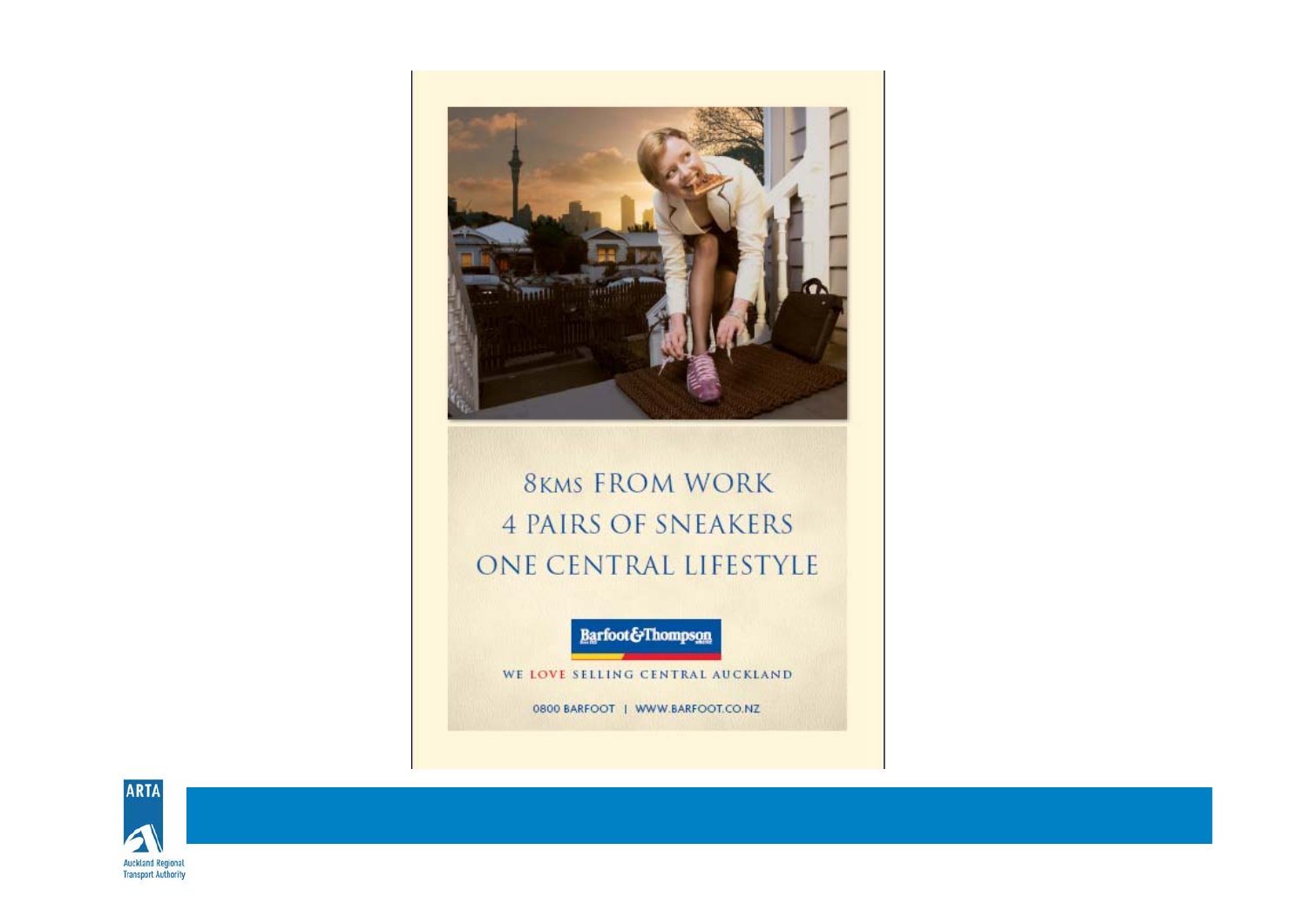#### Distances travelled by different modes



•**54% of such trips are made by car**

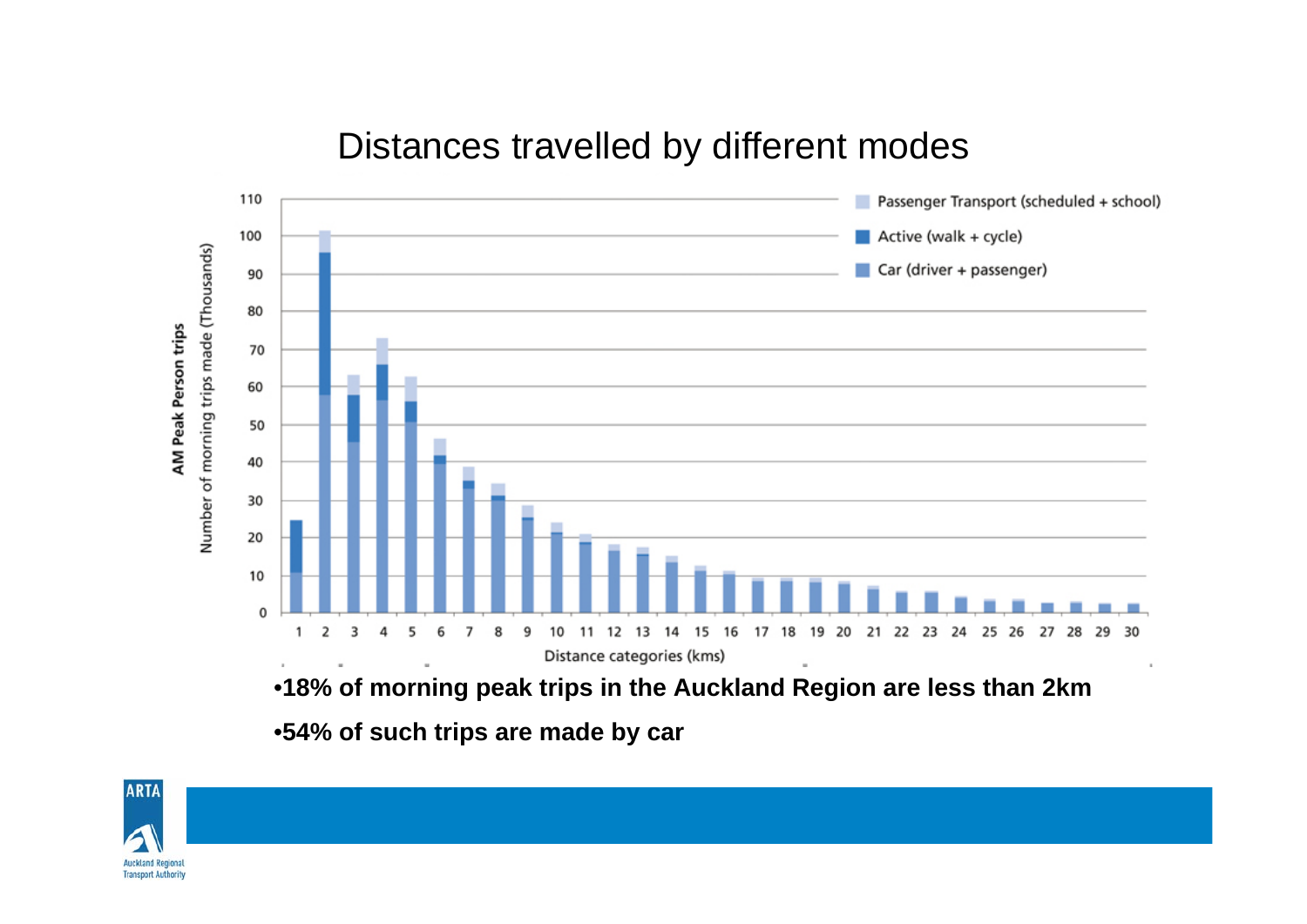#### Distances travelled for different purposes



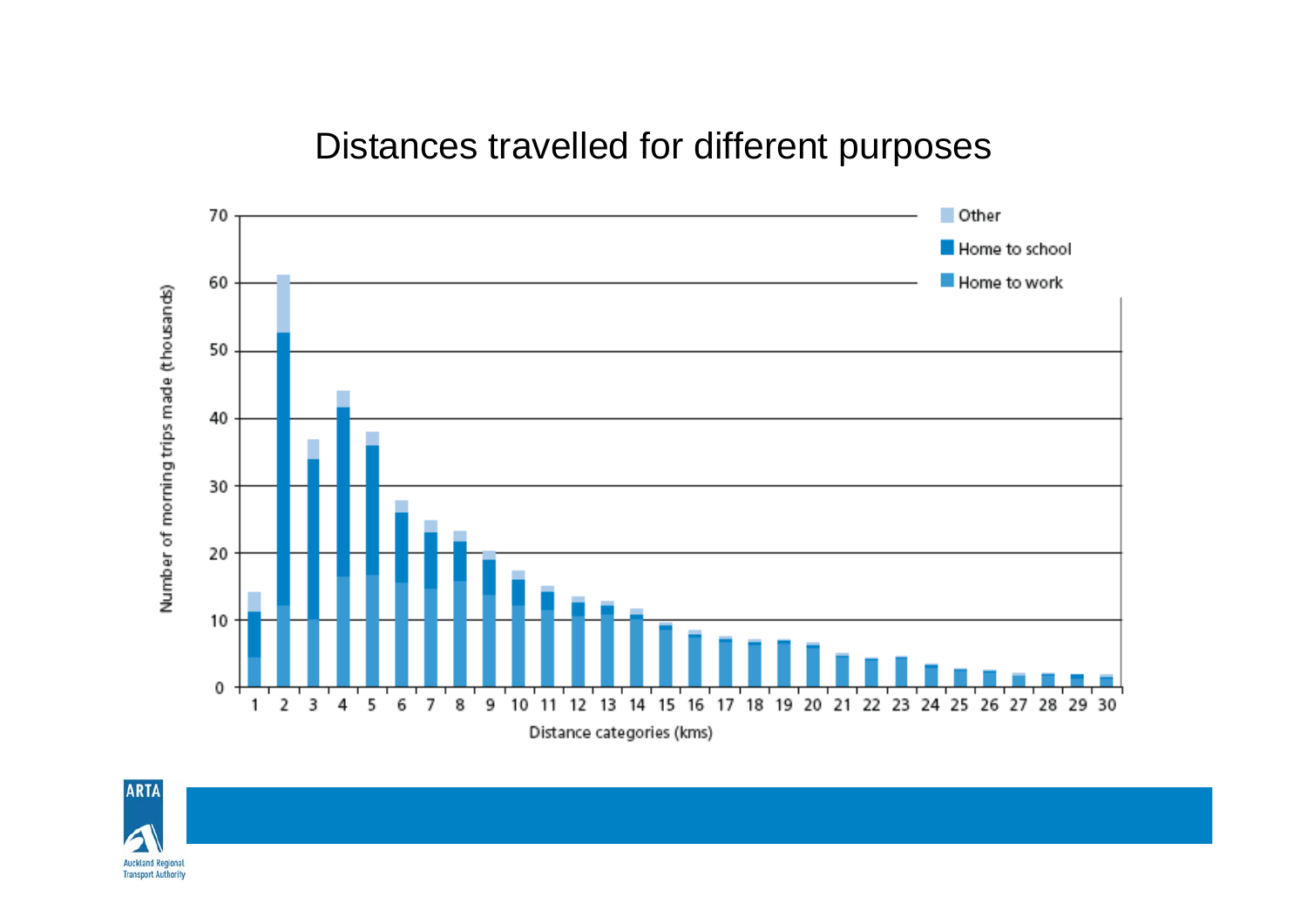## **What ARTA wants from a Walkability Assessment Tool**

**Seven requirements :**

- **1. Gives clear, objective, quantifiable measure of how walkable an area is**
- **2. Gives clear indications of what needs to change, to increase walkability**
- **3. Identifies the key issues which prevent people from choosing to walk**
- **4. Nationally recognised, especially by Land Transport NZ**
- **5. Provides data on footfall**
- **6. Measures walkability, not simply accessibility and safety ('walkseductive environments')**
- **7. Every-day physical environments tested, in every-day ways**

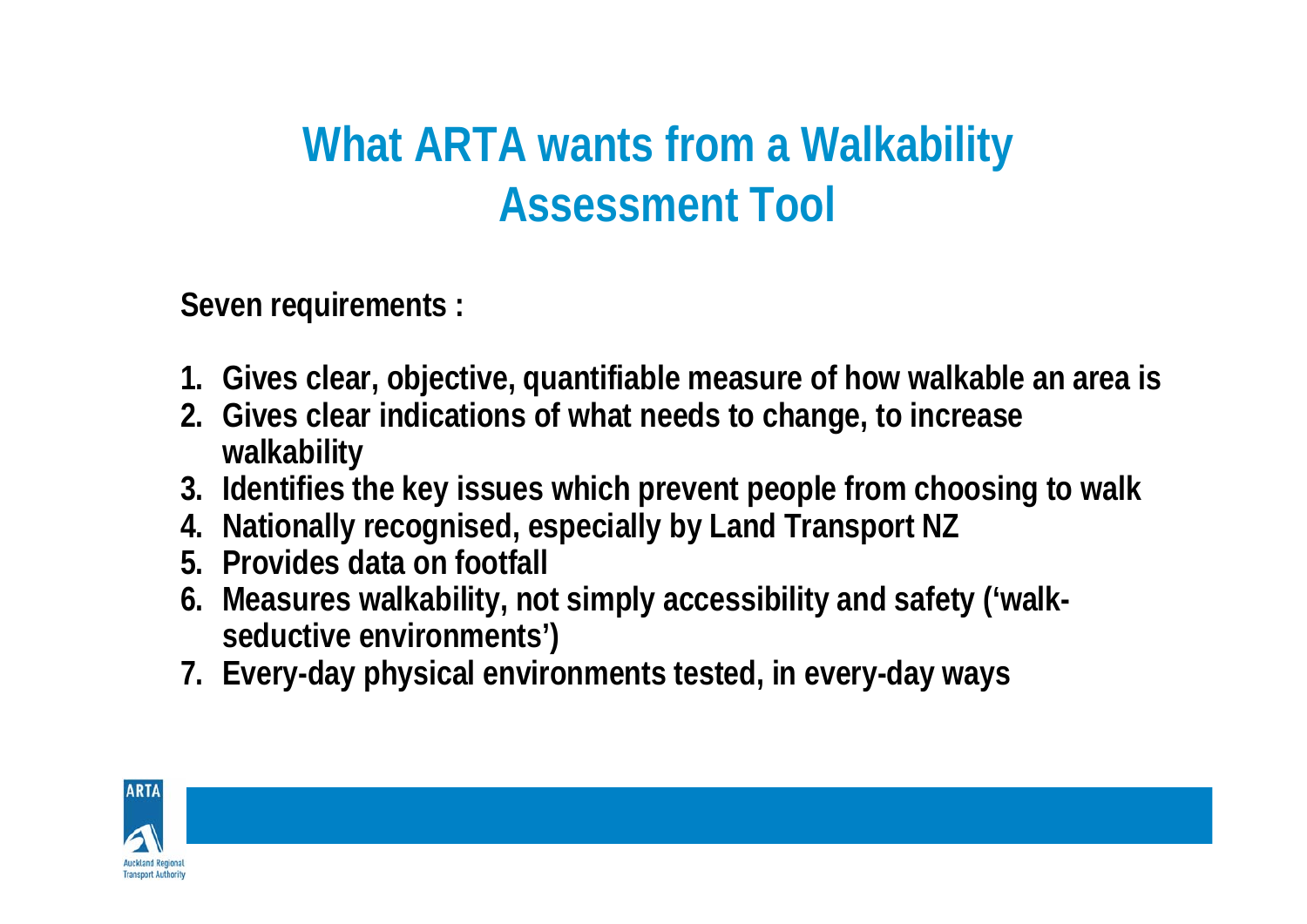#### **1. Objective and Quantifiable**

**Queen Street, Auckland – 9/30 or 27/30?**

**Monitoring requirements – is investment making a difference?**

**Area-based rather than specific routes / corridors – 1km radius recommended (whilst remaining affordable!)**



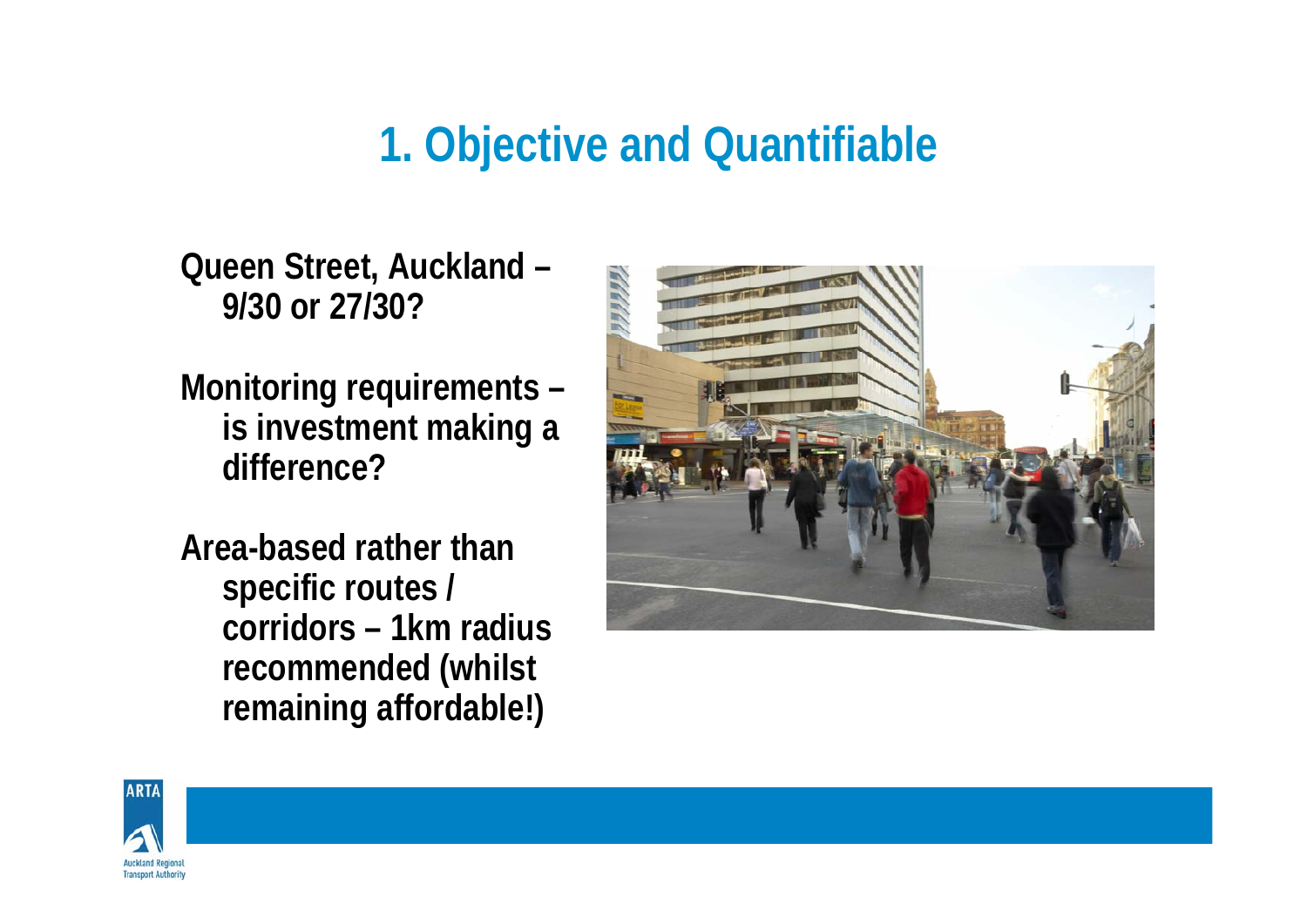#### **2. What needs to change**

**Hierarchy of options**

**Method to quantify which changes should take priority**

**Overview report to enable decisionmakers to prioritise options**



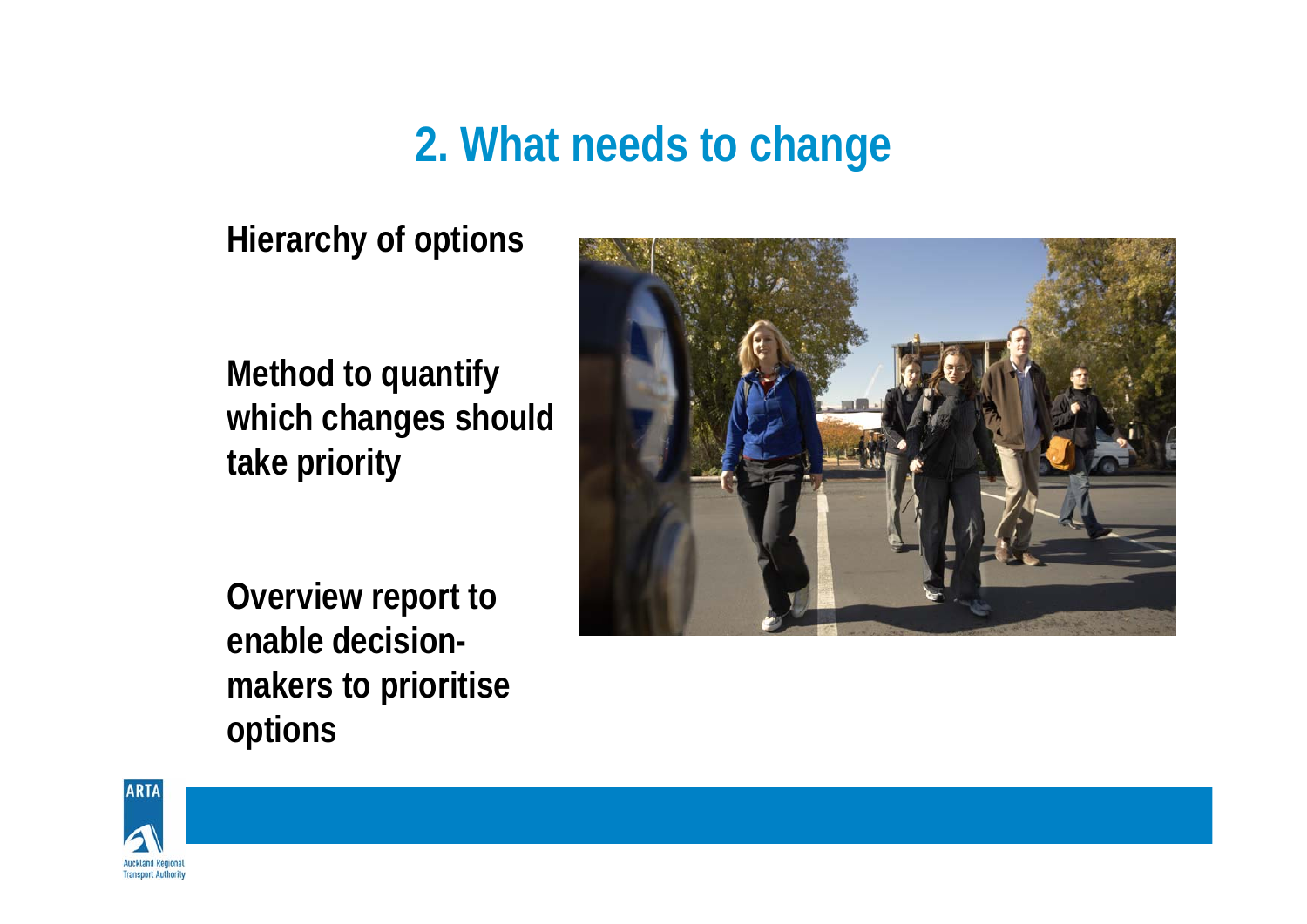## **3. Key obstacles preventing choice**

**Importance of perception as well as physical environment**

**Tap into obstacles knowledge to prioritise action list**



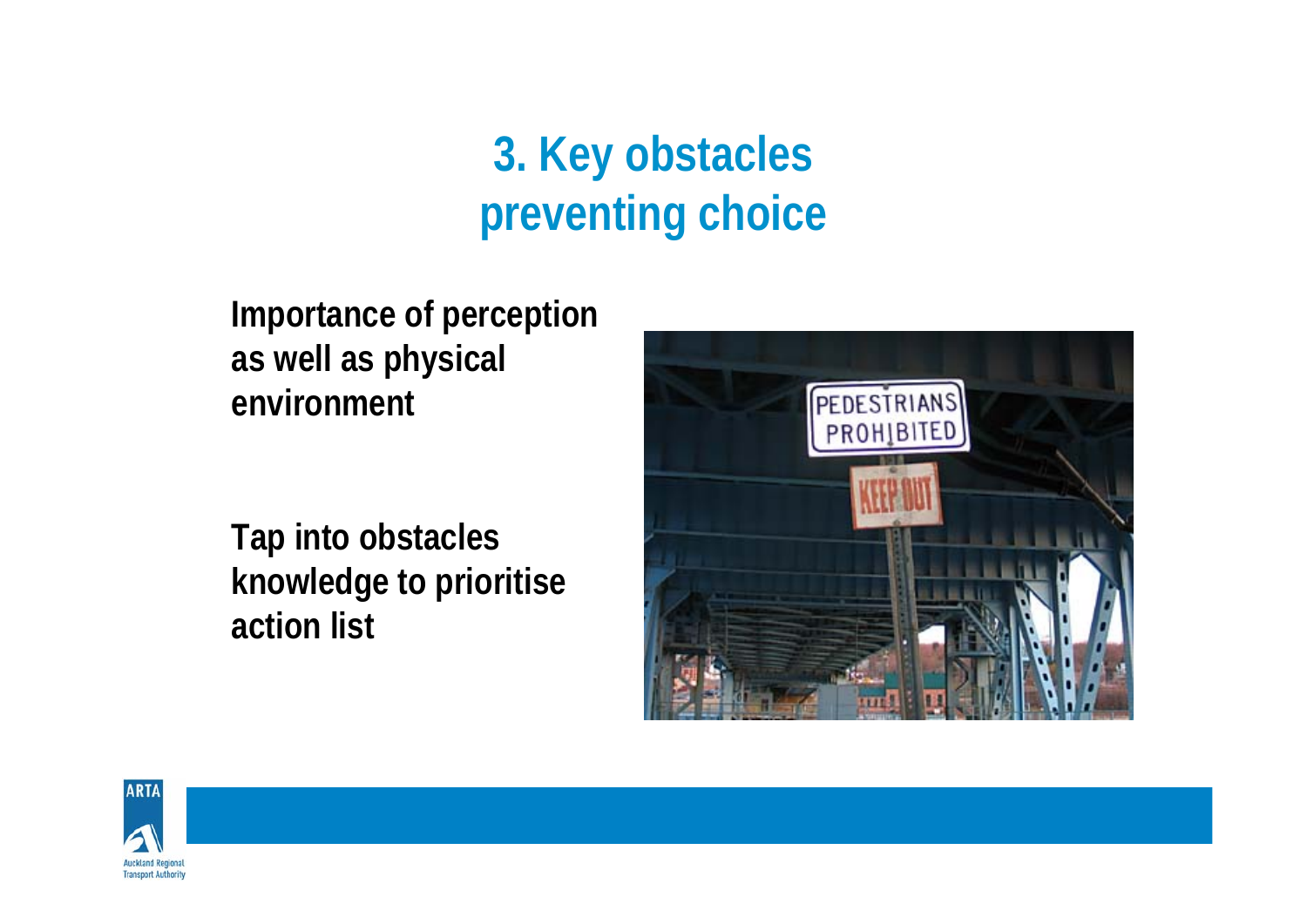## **4. Nationally recognised**

**Funding recommendations to be made by ARTA alignment with Land Transport NZ crucial**

**Long-term use of tool anticipated – over 10 years**

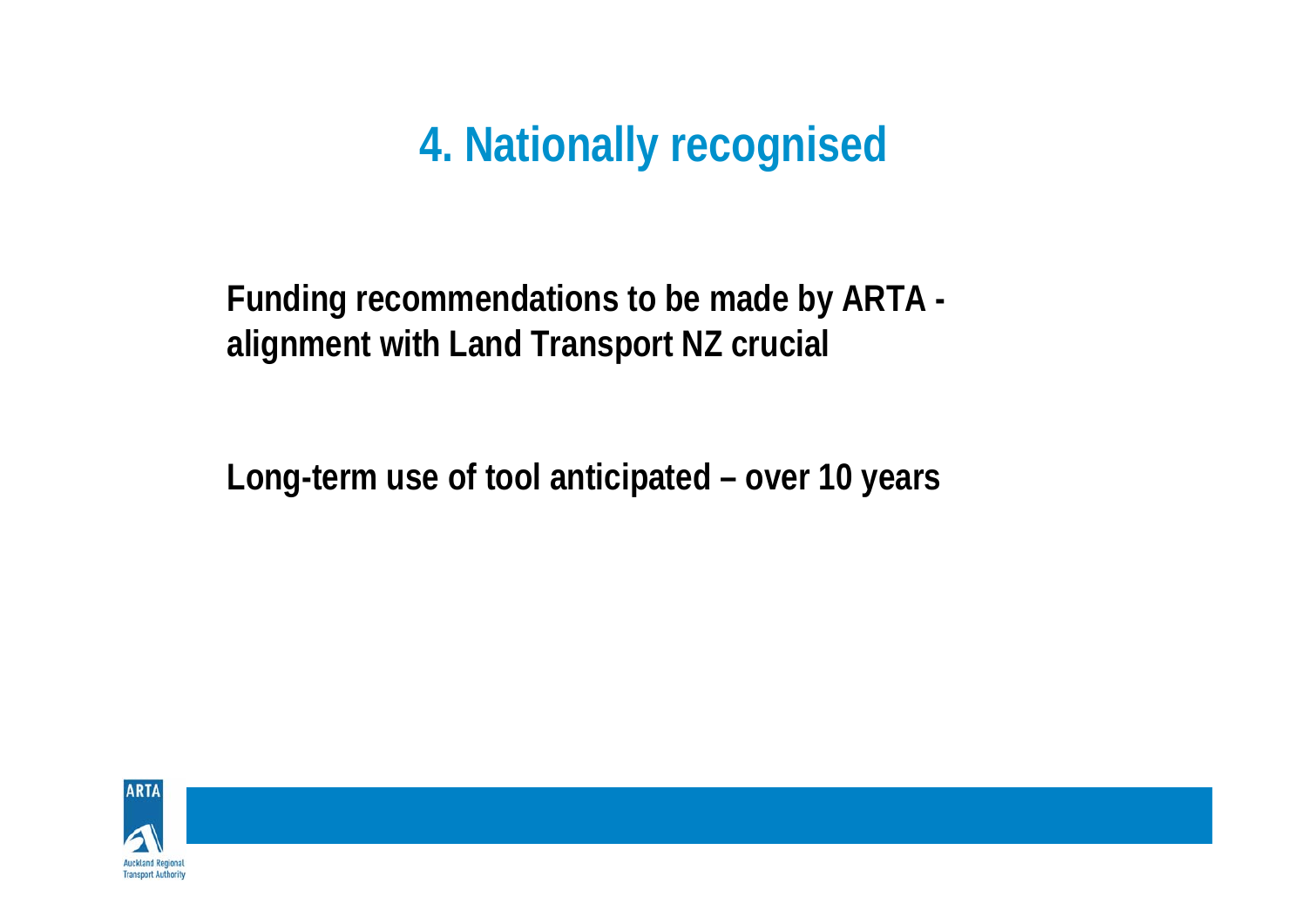### **5. Footfall Data**

**Purpose of increasing walkability is to increase numbers of people choosing to walk as a transport mode**

**100% walkability + no increase in pedestrians** 

**= wrong outcome**

**Footfall will really tell us about strategic effectiveness…**



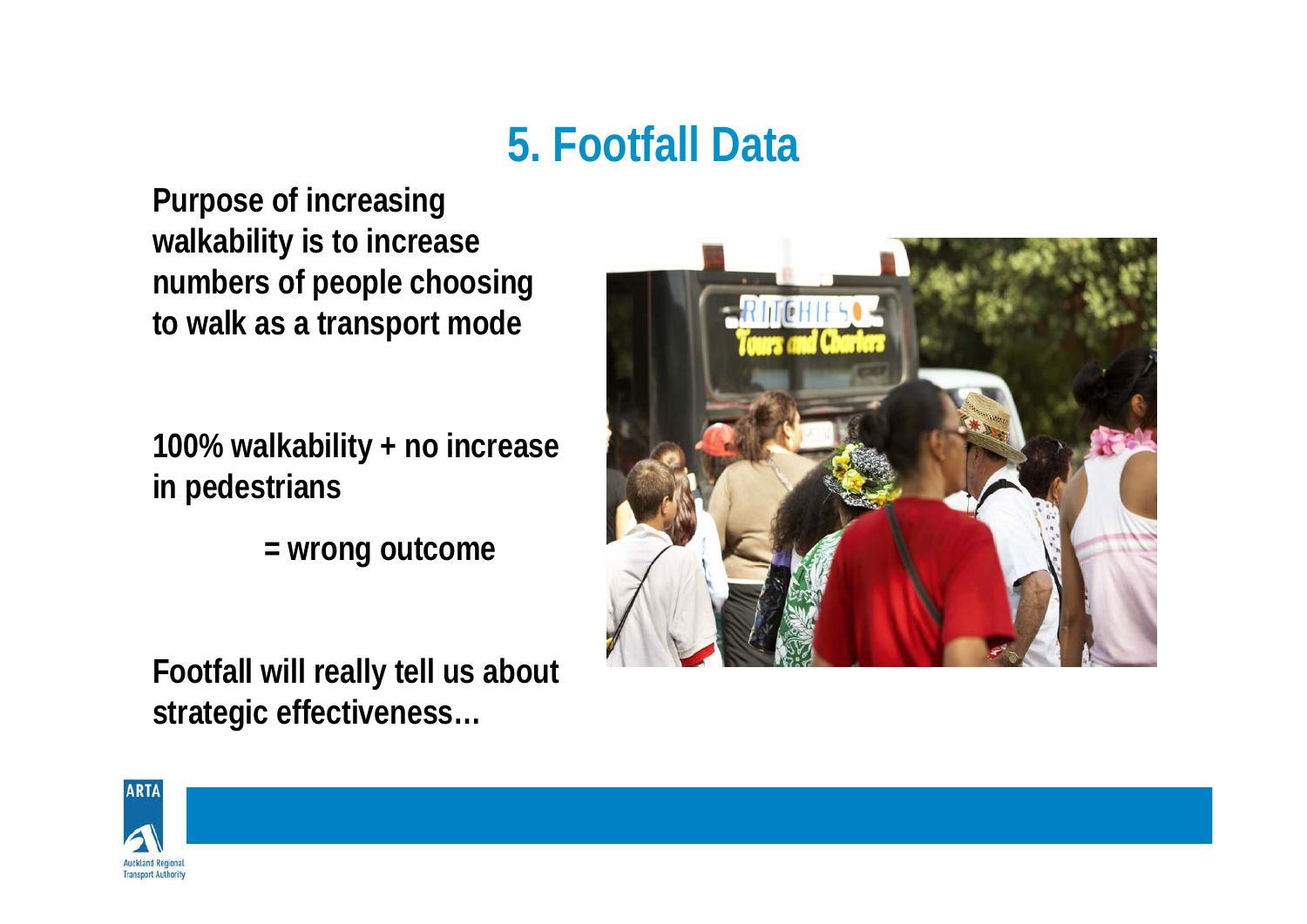## 6. Measuring walkability, not just accessibility and safety

Accessibility and safety essential elements of walkability. Walkability so much more, however :



Walk-accessible  $\rightarrow$ 

Walk-friendly  $\rightarrow$ 

Walk-seductive...

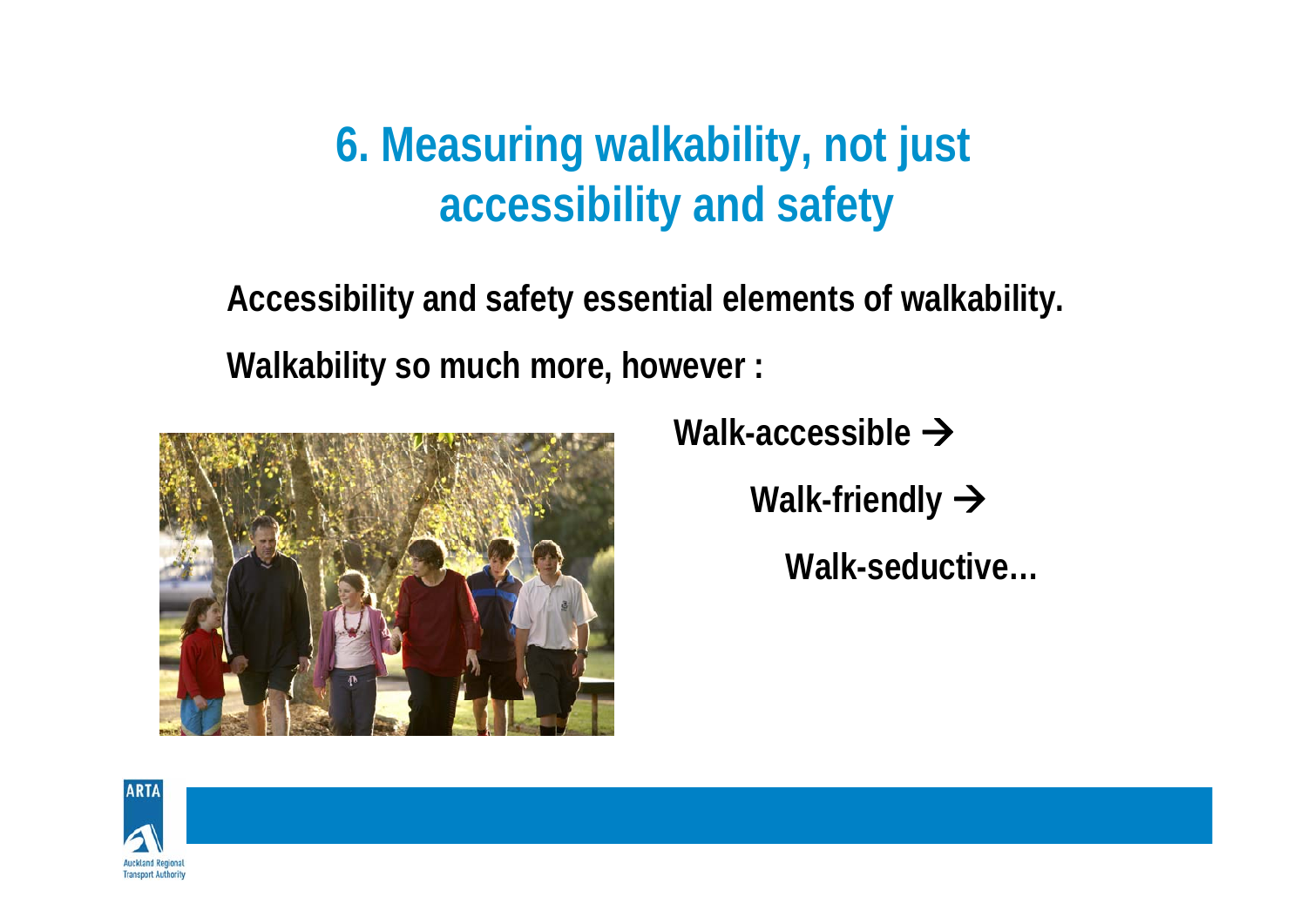

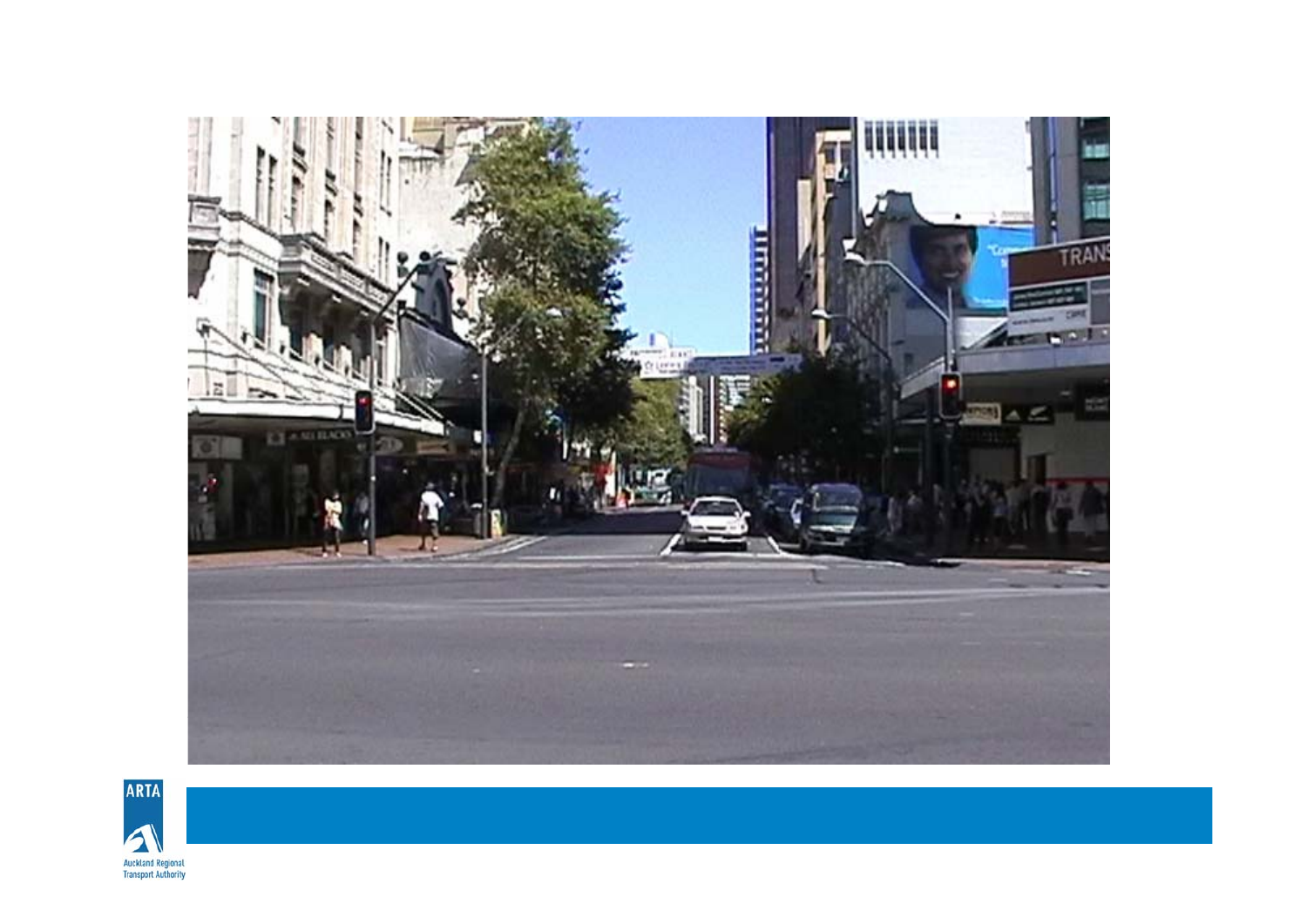

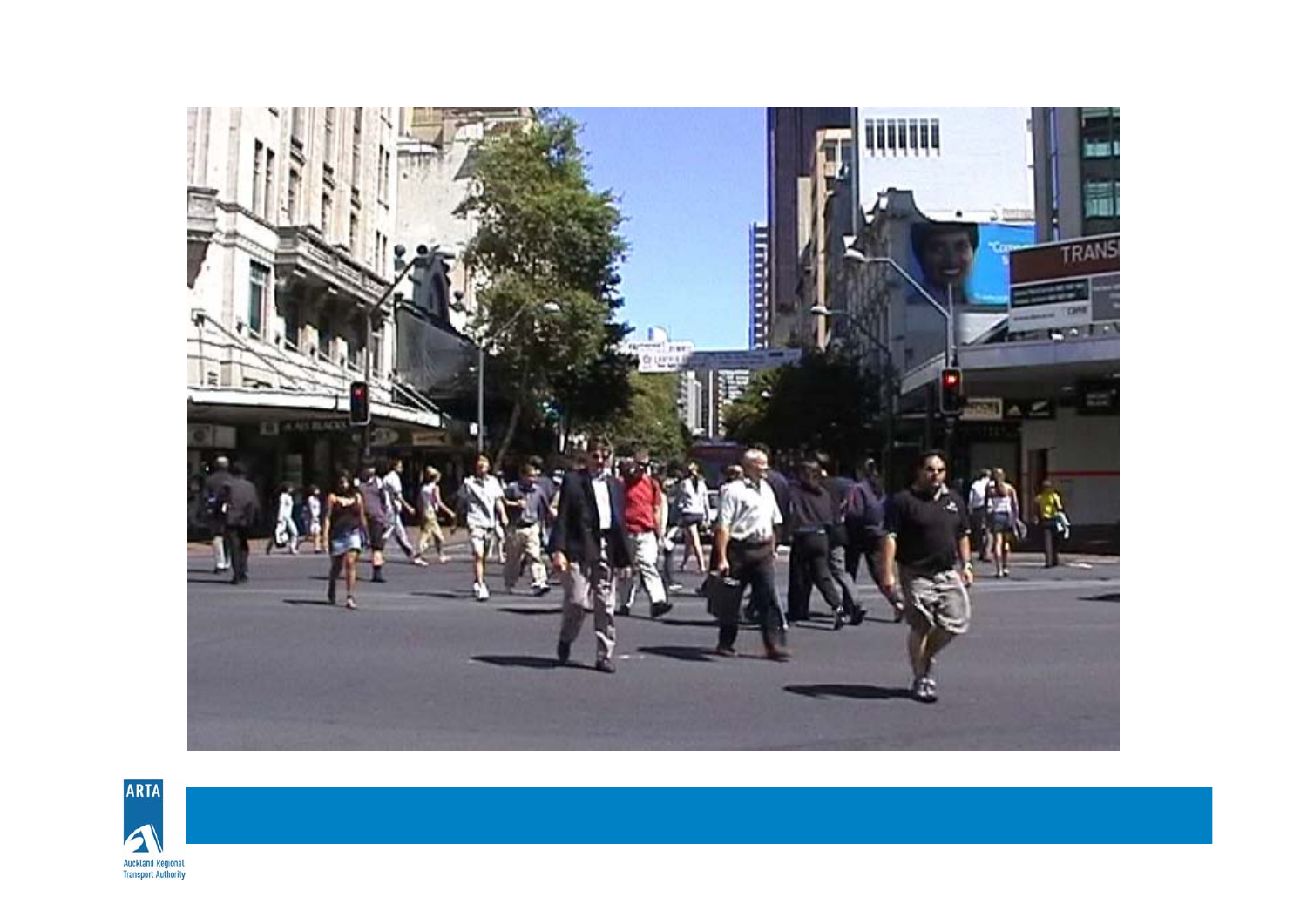#### **Walk-accessible**



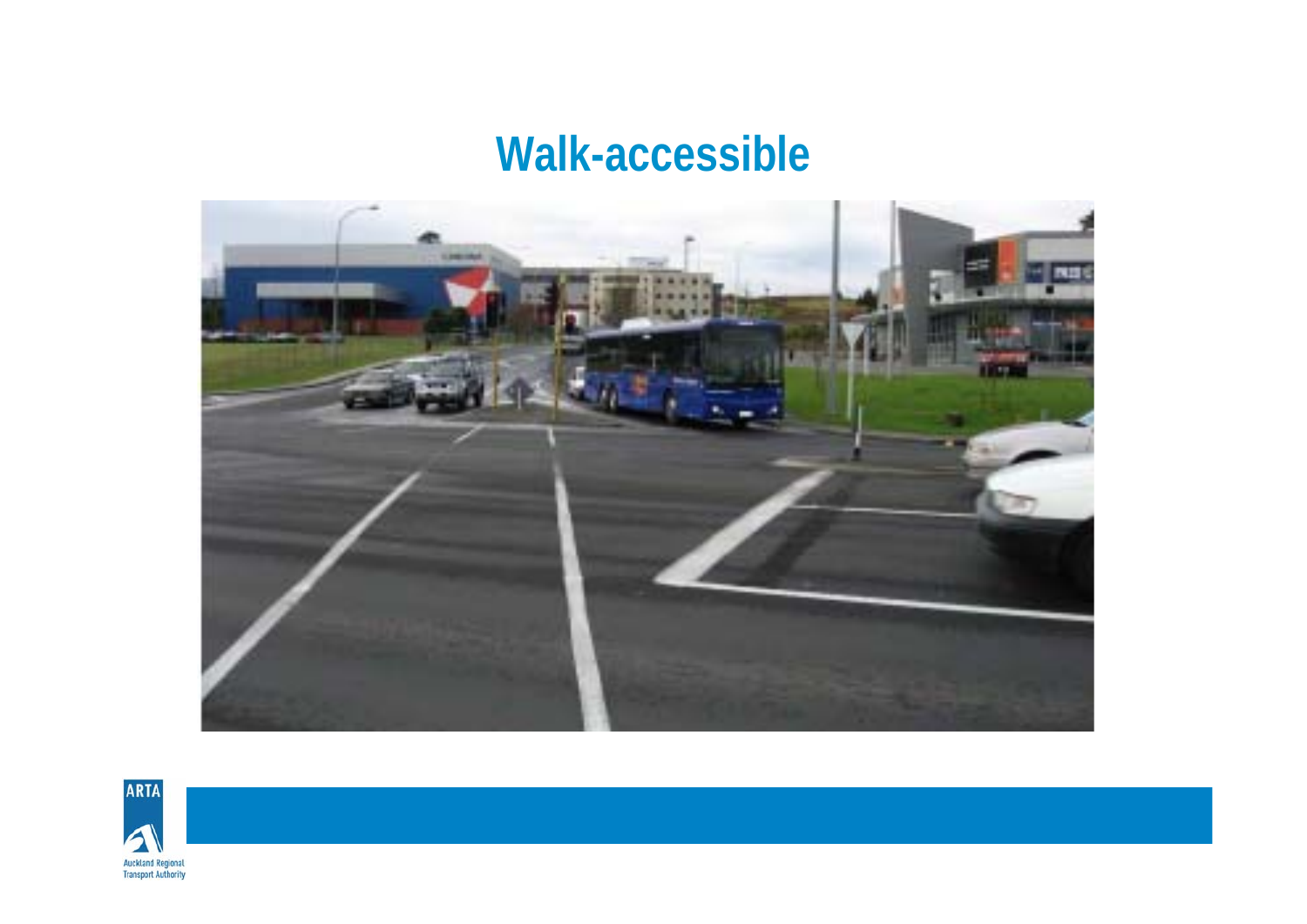## **Walk-friendly**



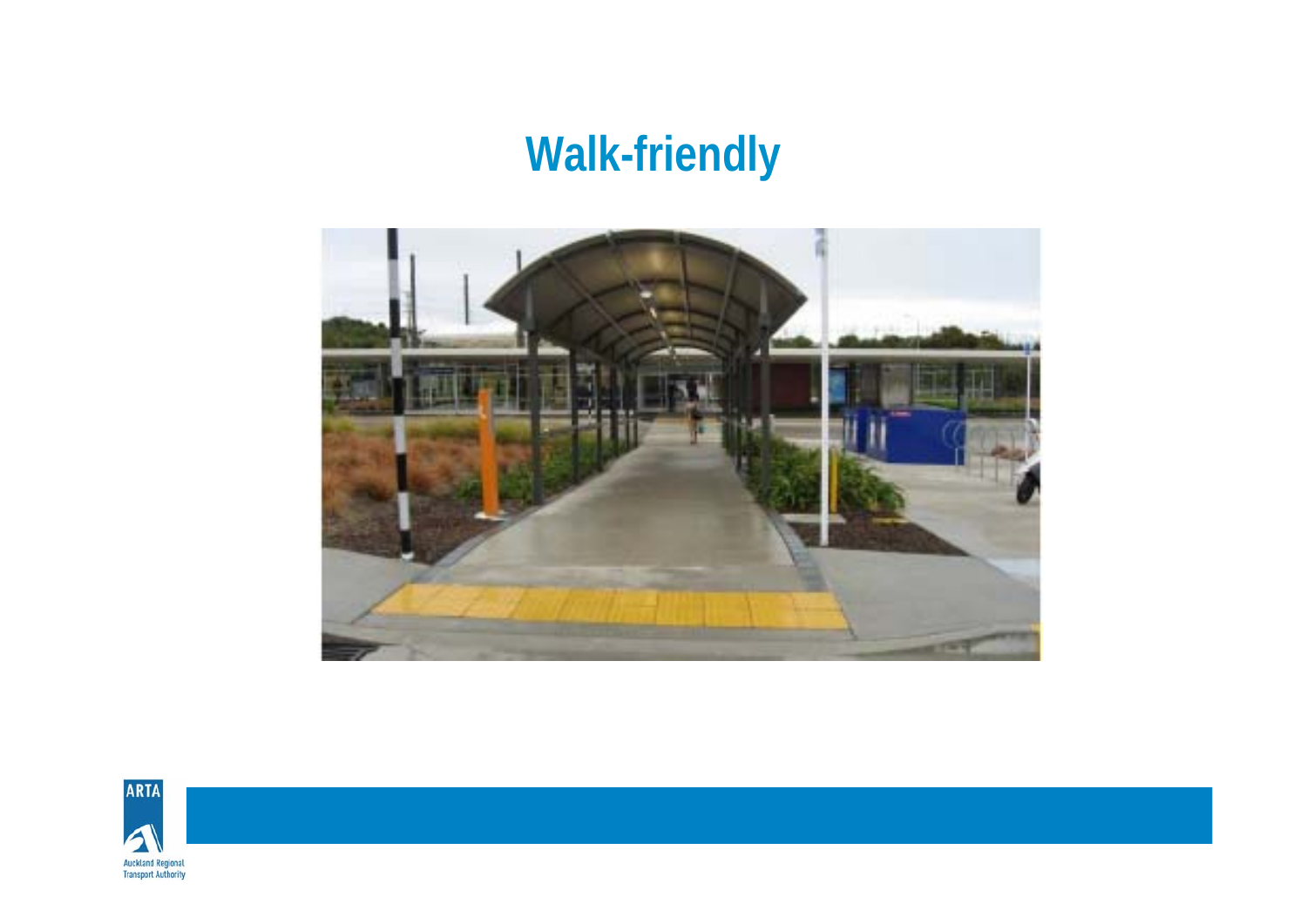#### **Walk-seductive**



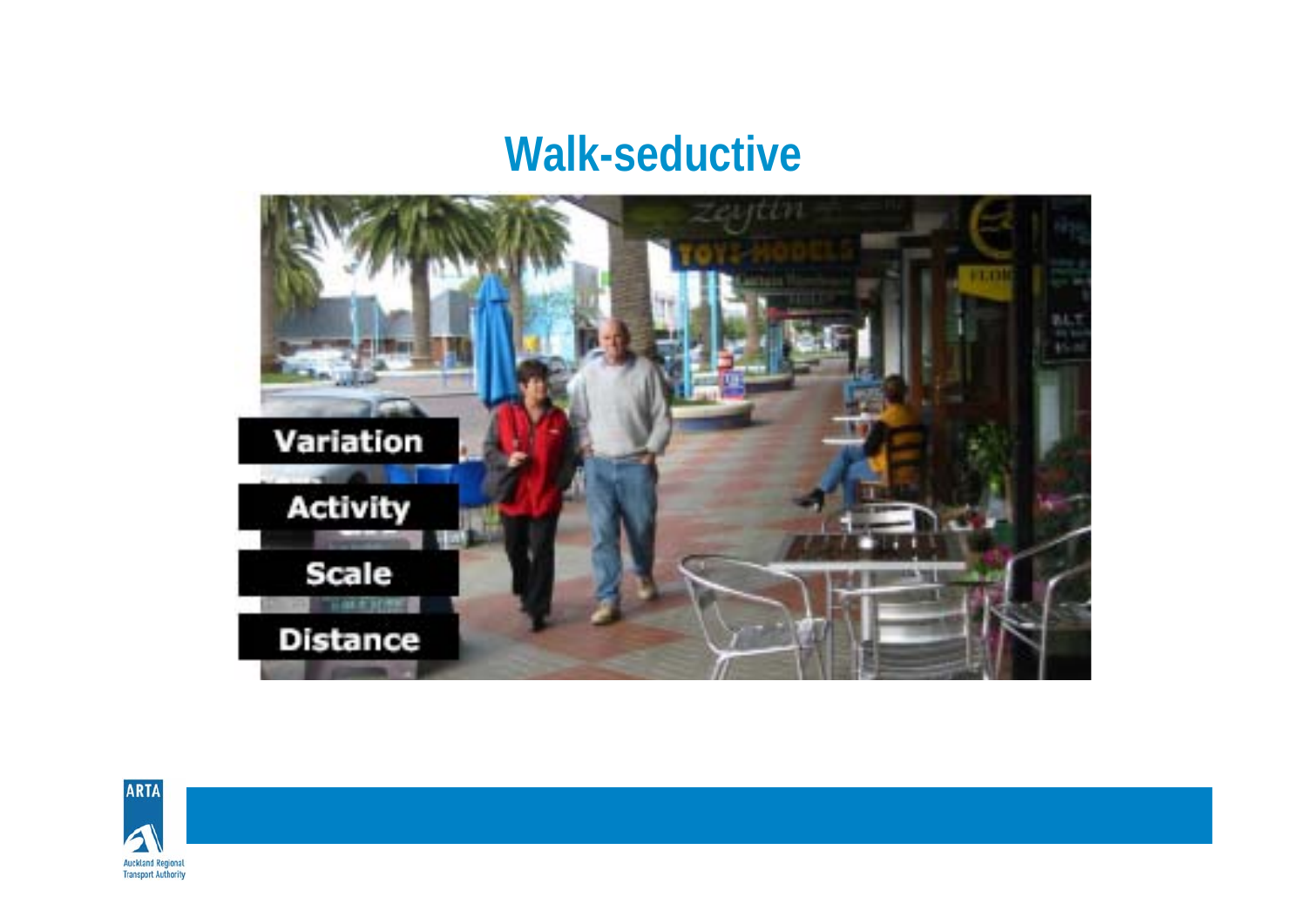## **7. Every-day testing environments**

**Measuring average experience of walking in the area**

- •**Light and dark**
- • **Rain, shine and wind**



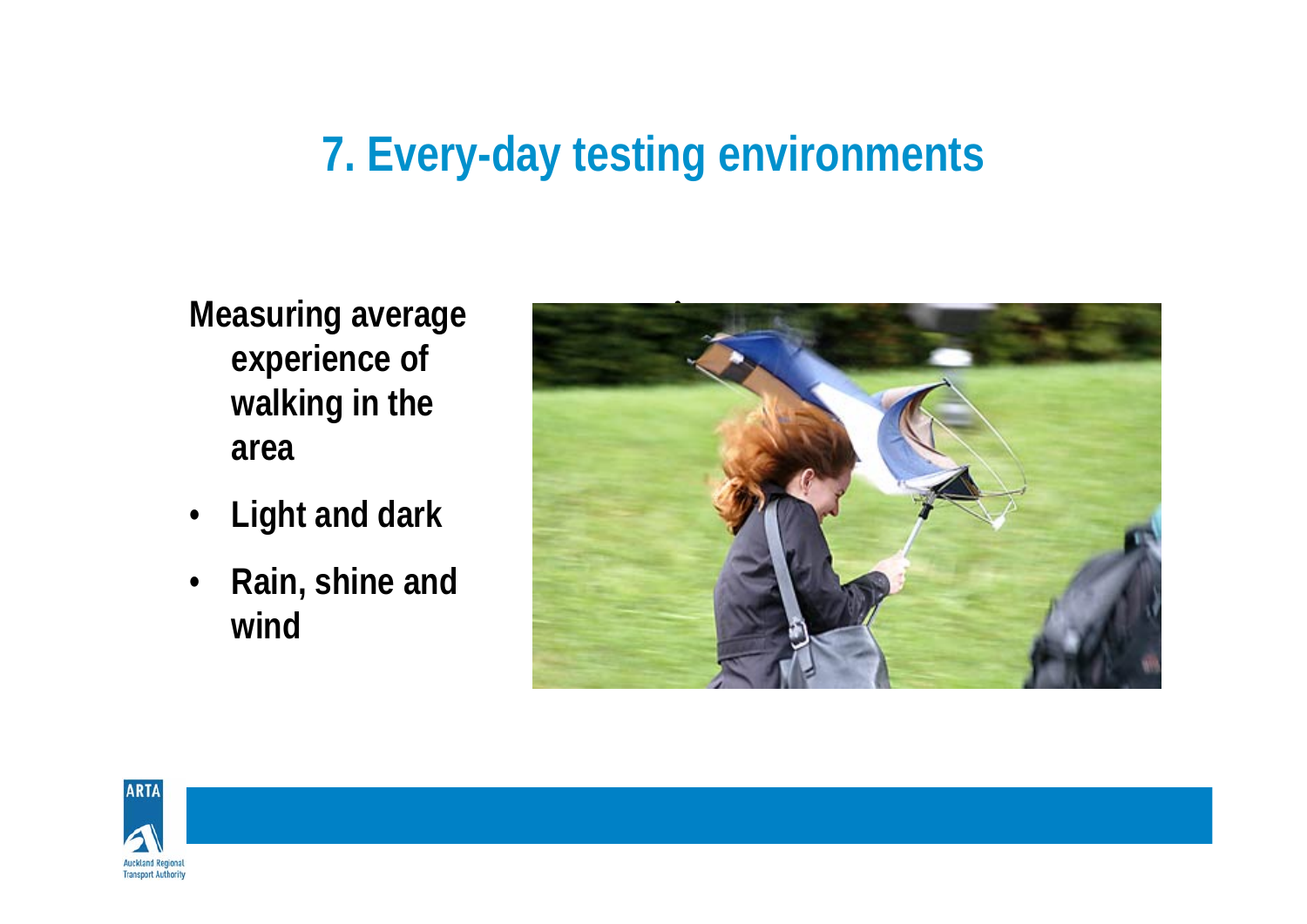#### **Would this change your behaviour?**

• **Assessment carried out as every-day pedestrians, NOT looking like a group of traffic engineers!**



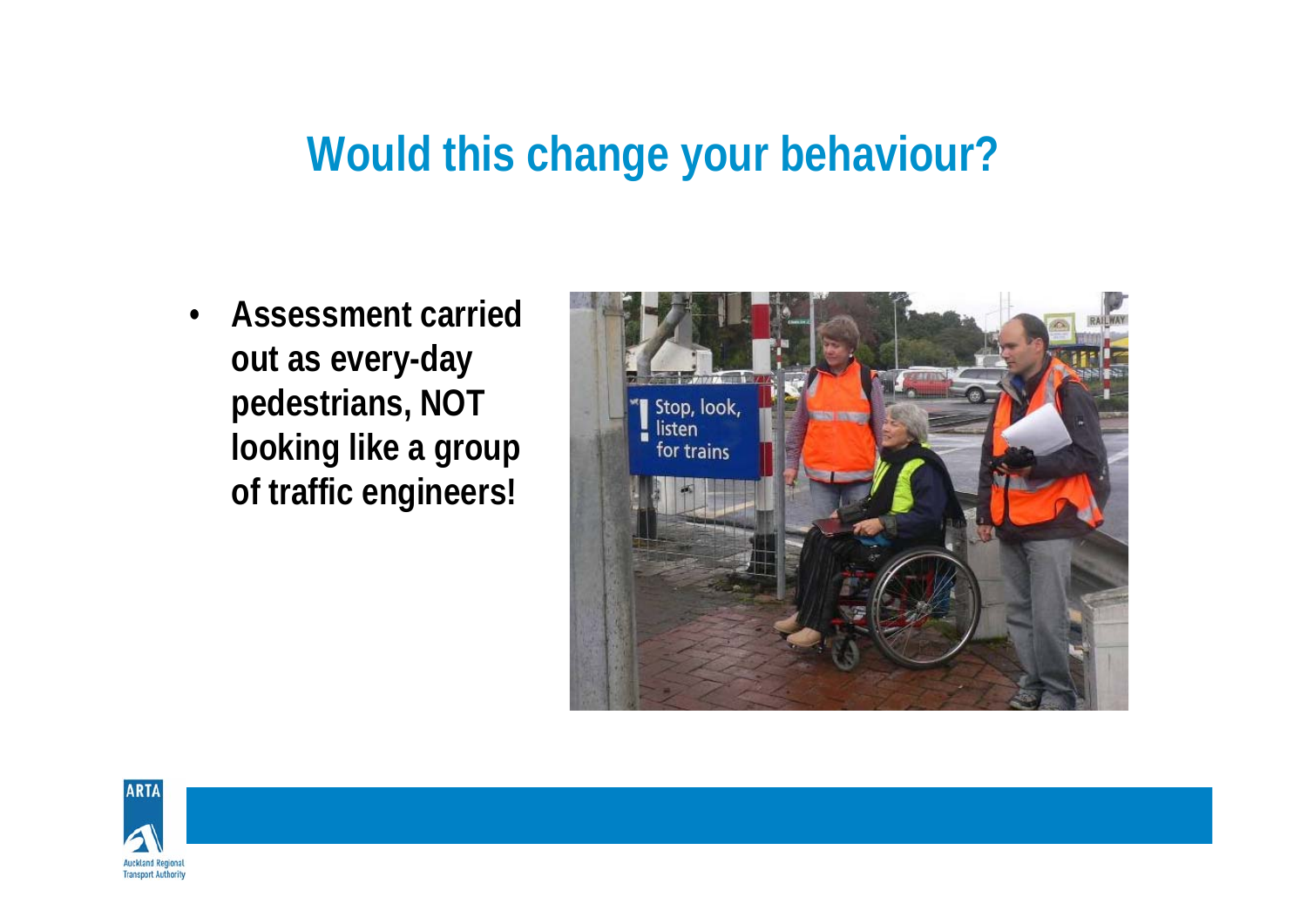#### **Free yourself from traffic: walk. Free yourself from fees: Streamline.**

Streamline. Free yourself from fees.



Service charges apply. Terms and Conditions are available from ABB Bank Limited. For personal banking customers only.

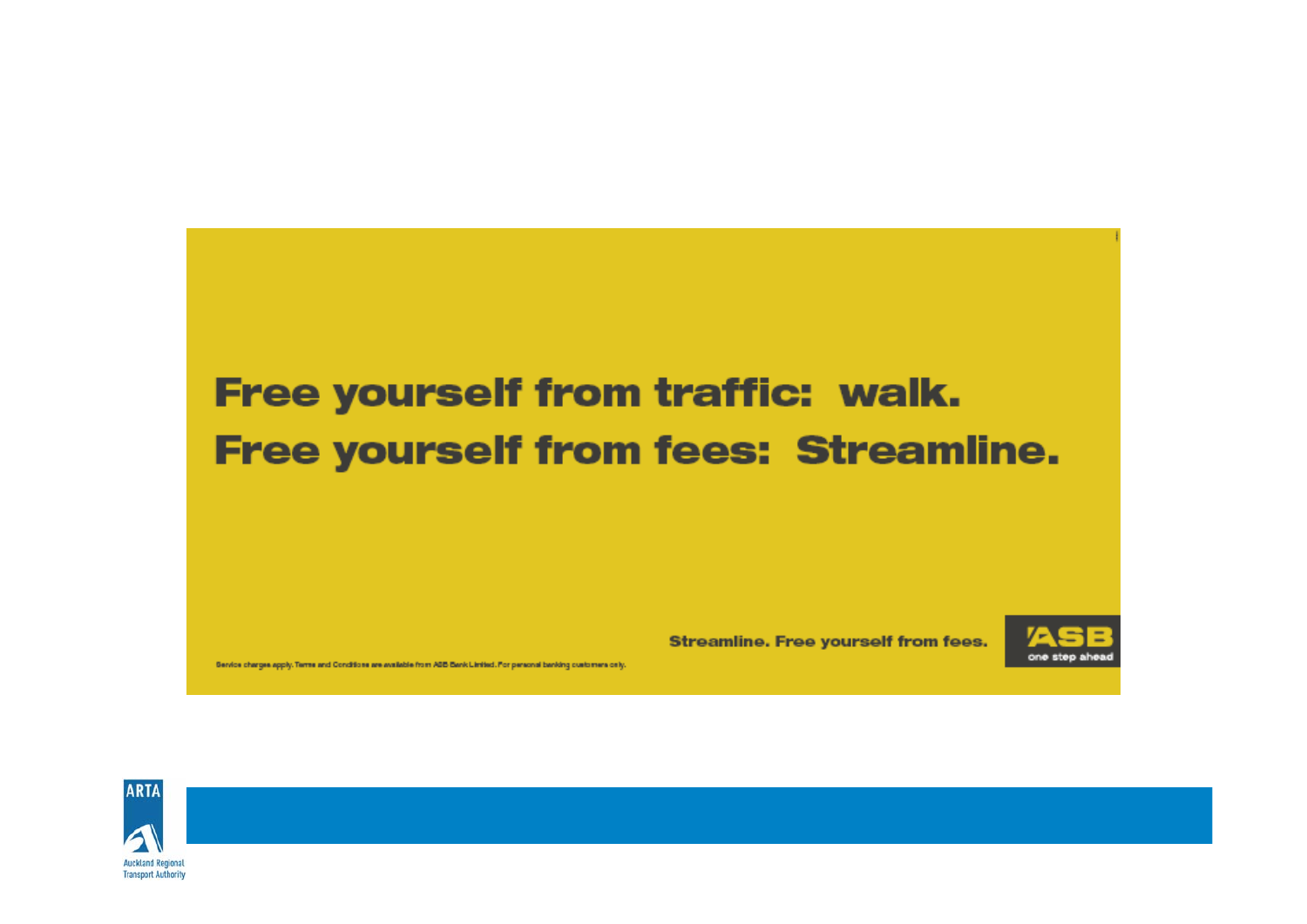#### **Marketing potential**

#### 0-60 paces in 29.7 seconds...

For shorter journeys, walking is often quicker than other forms of transport

## Life support machines...

Heart disease is the biggest cause of early death in Britain

To help protect yourself, leave the car at home and walk to work. school or the shops



**Images used during York's walking campaign. Source: Johnson (2003)**